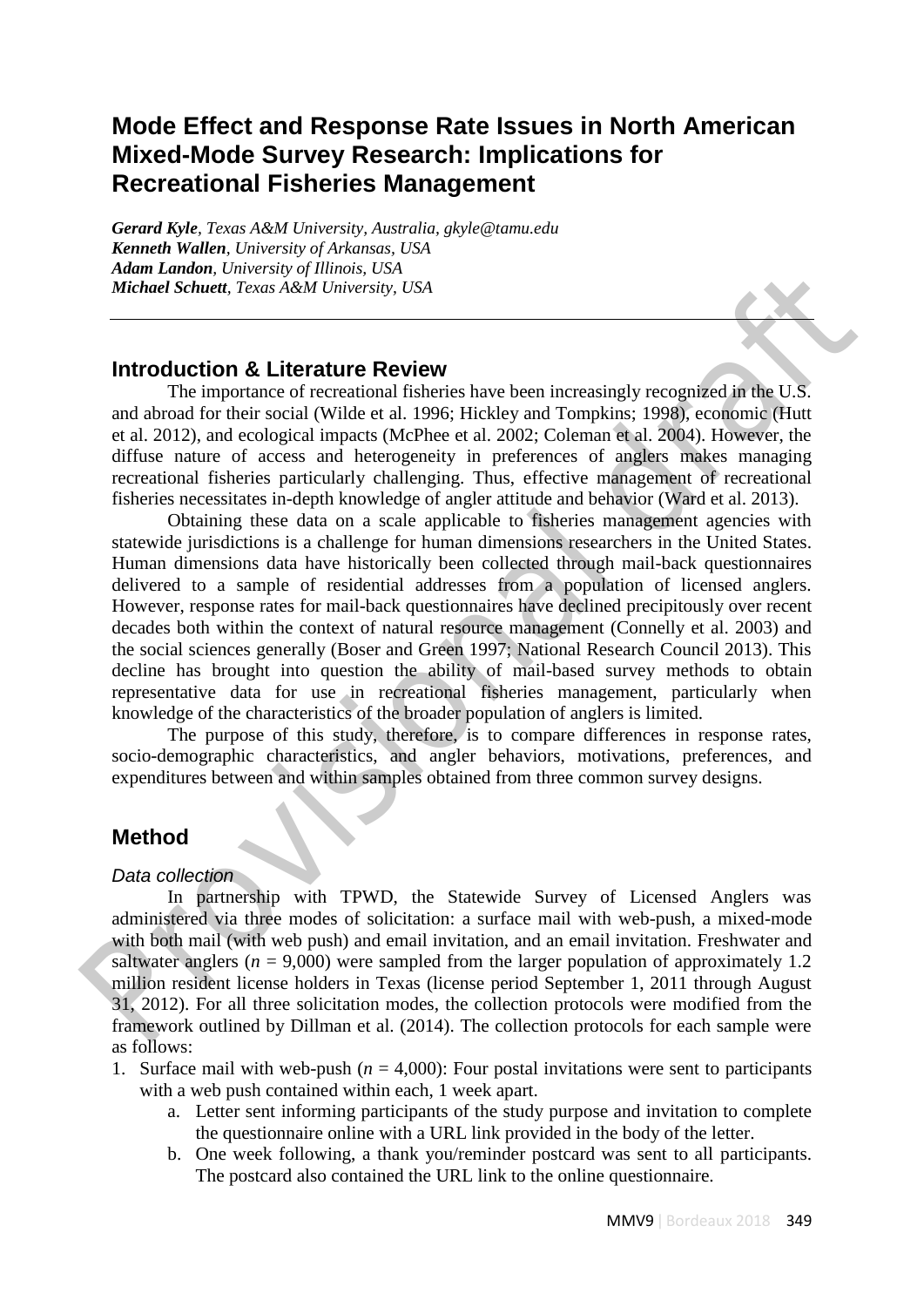- c. One week following, a second solicitation letter was sent to non-participants inviting them to complete the questionnaire via the URL provided within the body of the letter.
- d. Last, a survey packet containing a cover letter (including URL for the online questionnaire), a hard copy of the questionnaire, and a reply postage paid selfaddressed return envelope for the completed questionnaire.
- 2. Email-only  $(n = 4,000)$ : Four email invitations were sent 1 week apart. Similar to the cover letter sent to the web push group, the email invitations outlined the study purpose and invited participants to complete the questionnaire online. Both a URL to be entered into participants' browser and hyperlinked icon ("Take Survey") were provided for participants to access the questionnaire.
- 3. Mixed-mode  $(n = 1,000)$ : Four simultaneous mail and email invitations were sent 1 week apart. These solicitations replicated the protocols outlined for the web push group with simultaneous solicitation using the protocols outlined for the email-only group. The sending of email and postal invitations were synchronized to arrive simultaneously with email invitations sent approximately 2 days following the mailing of hard copies.

### *Measures*

We selected questionnaire items measuring avidity, motives, satisfaction, trip expenditures, days spent fishing, and socio-demographics to compare participants across modes of survey solicitation and response. Motivations, for example, have demonstrated utility for understanding angler satisfaction, management preferences, and attitudes toward fisheries management decisions. Satisfaction is also an important construct in recreational fisheries management that has been tied to individuals' continued involvement with angling.

## **Findings & Discussion**

### *Response Rates*

Our findings suggest that mixed-mode designs were most effective for generating the highest response rates. Our mixed-mode design relied on both surface mail and email invitations to participants and generated response rates more than twice that of email-only or surface mail (with web push) invitations. In terms of recommending a sampling design to researchers or managers, our results suggest that if a high response rate is the priority, then the mixed-mode design we describe is warranted. However, we also suggest survey designers and management agencies consider their priorities, such as the desired number of responses, costs, and available resources they have access to for conducting their surveys, given the limited variability we observed in terms of anglers' behaviors, preferences, motivations, and expenditures. In the context of our study, the lack of variability in these variables alludes to an email-only solicitation being a potential option for the agency's future collection efforts, and use customary weighting techniques on the collected data using age (Dillman et al. 2014). 2. Email-only tre = 4.000): Four email invitations were sent 1 week epart. Smint to the exact that the provision of the traft of the provision of invitations of interest and invitations of invitations of invitations of in

### *Solicitation Mode*

Our analysis of between-group variability revealed little variation in respondents' motives, satisfaction, and expenditures related to fishing trip expenditures. While we did observe variation in respondents' socio-demographic characteristics, this variation was not manifested in those indicators that provide more managerially actionable insight. These findings diverge from past human dimensions of fisheries work where socio-demographic